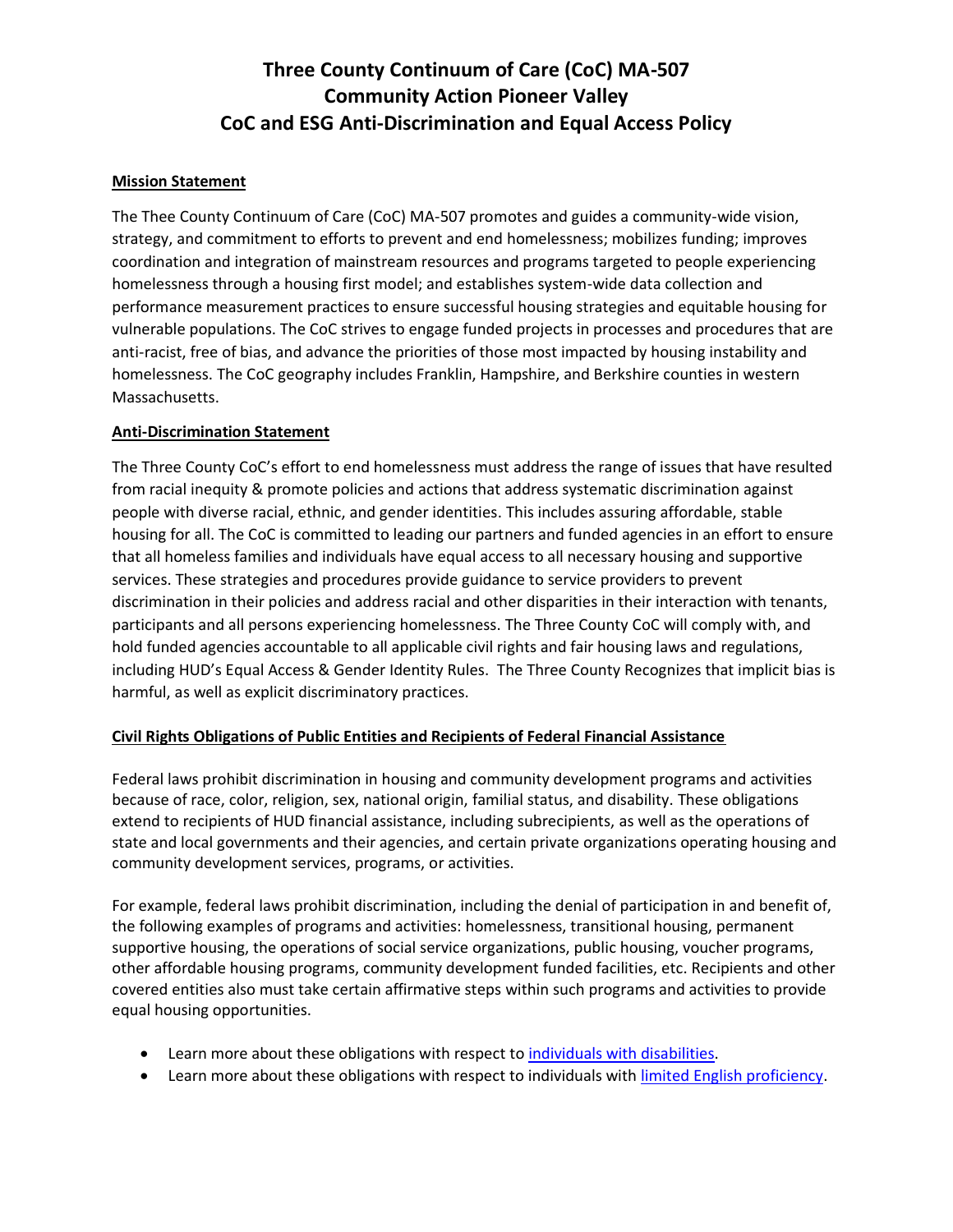## **Three County Continuum of Care (CoC) MA-507 Community Action Pioneer Valley CoC and ESG Anti-Discrimination and Equal Access Policy**

### **The Three County CoC Will Explicitly Call out Discriminatory Actions Prohibited by Title VI**

Title VI prohibits recipients of federal financial assistance, which includes CoC-funded recipients and subrecipients, either directly or through subcontracts, from, on the ground of race, color, or national origin:

- Denying housing, accommodations, facilities, services, financial aid, or other benefits or providing these in a way that is different than how it is provided to others.
- Subjecting a person to segregation or separate treatment related to the receipt of housing, accommodations, facilities, services, financial aid, or other benefits.
- Restricting access to or enjoyment of housing, accommodations, facilities, services, financial aid, or other benefits.
- Treating a person differently from others in determining whether he or she satisfies any occupancy, admission, enrollment, eligibility, membership, or other requirements or conditions.
- Denying a person an opportunity to participate in a program or activity.
- Denying a person the opportunity to be a member of a planning or advisory body.
- Utilizing criteria or other methods, or determining the site or location of housing, accommodations, or facilities in a way that has the effect of discriminating or impairing the purpose of the program.

#### **Equal Access Protections**

#### **Equal Access Policy:**

All service providers in the Three County (Berkshire, Hampshire, Franklin) region are prohibited from discriminating against anyone seeking homeless services based on race, color, national origin, religion, sex, disability, age, gender, gender identity, LGBTQ status, or marital status. This includes, but is not limited to, the CoC Lead Agency, agencies funded through the Continuum of Care and Emergency Solutions Grants (ESG) programs, and service providers funded by other federal and state programs.

The Three County CoC, in addition, operates a coordinated entry system that provides equal access to all persons, especially those least likely to seek or receive services, and that allows all participating agencies to comply with all applicable civil rights and fair housing laws and regulations, including HUD's Equal Access and Gender Identity Rules.

### • **Equal Access Procedures:**

### *The Three County CoC will:*

- $\circ$  Develop and follow a racial equity action plan for addressing disparities in our homelessness response system.
- $\circ$  Include the voice, perspective, and expertise of people with lived experience in our planning and process.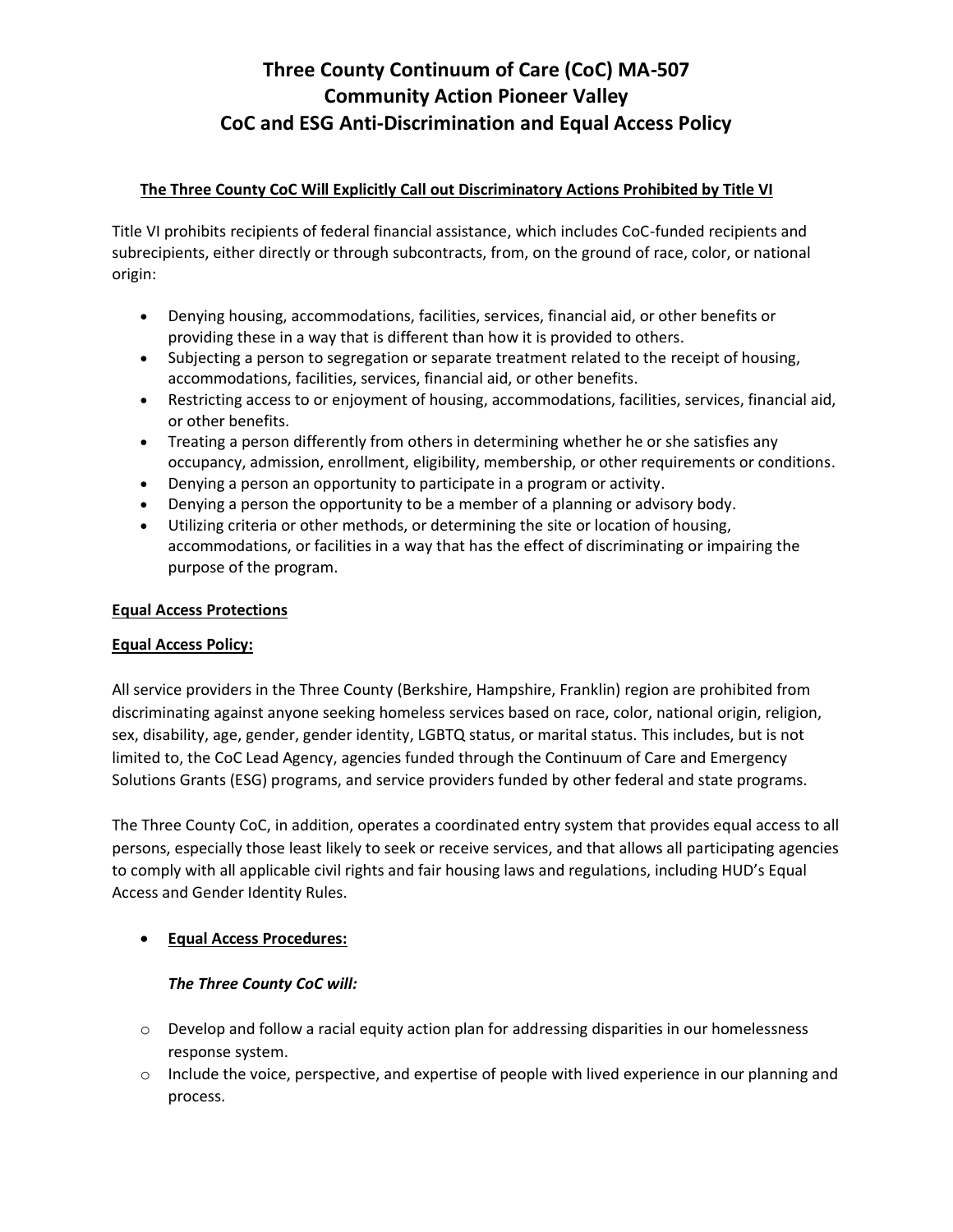# **Three County Continuum of Care (CoC) MA-507 Community Action Pioneer Valley**

### **CoC and ESG Anti-Discrimination and Equal Access Policy**

- o Provide regular training and grounding in addressing racial inequities and promoting equitable practices and outcomes in the housing and homelessness systems in our communities.
- $\circ$  Provide annual and as-needed training to service providers and others regarding the HUD Equal Access, Gender Identity Rules, and related requirements.
- $\circ$  Use appropriate inclusive language in communications, publications, training events, personnel handbooks and other policy documents that affirms the CoC's commitment to serving all eligible clients in adherence with the HUD Equal Access and Gender Identity Rules.
- $\circ$  Support all clients in understanding their privacy rights and the implications of releasing information.
- $\circ$  Commit to language access in our website and publications whenever and wherever possible.
- $\circ$  Regularly monitor CoC-funded and ESG-funded agencies and regional coordinated entry systems to ensure compliance with HUD's Equal Access and Gender Identity Rules, and all applicable civil rights and fair housing laws and regulations.

### *All service providers will:*

- o Review this anti-discrimination policy with staff as part of orientation and on-going training.
- o Hold staff and volunteers accountable to anti-discrimination policies and procedures in providing homeless services.
- $\circ$  Call out explicit or implicit behaviors or activities that may be considered discriminatory based on race, color, national origin, religion, sex, disability, age, gender, gender identity, LGBTQ status, or marital status.
- o Train staff in historical contexts of racial discrimination and promote equity measures within their programs.
- o Make sure that staff and volunteers understand that a client may present their gender differently than the way staff and volunteers identify their gender.
- $\circ$  Ensure that all staff and volunteers maintain the confidentiality of a client's legal name and sex at birth and understand the potential impact that disclosure can have on a client's progress toward self-sufficiency.
- $\circ$  When possible, ensure that new construction and rehabilitation includes and promotes privacy and safety in sleeping areas, bathrooms and showers.
- o Take prompt action to resolve inappropriate behavior, treatment, harassment, or any other equal access issues by staff, volunteers or clients.
- $\circ$  Include policies and procedures in employee handbooks and training that prohibit discrimination and provide guidance to staff to ensure that all persons have equal access to the agency's services.
- o Explicitly identify processes for grievances for program participants.

### *Service provider staff will:*

o Hold themselves accountable to anti-discrimination policies and procedures in providing homeless services.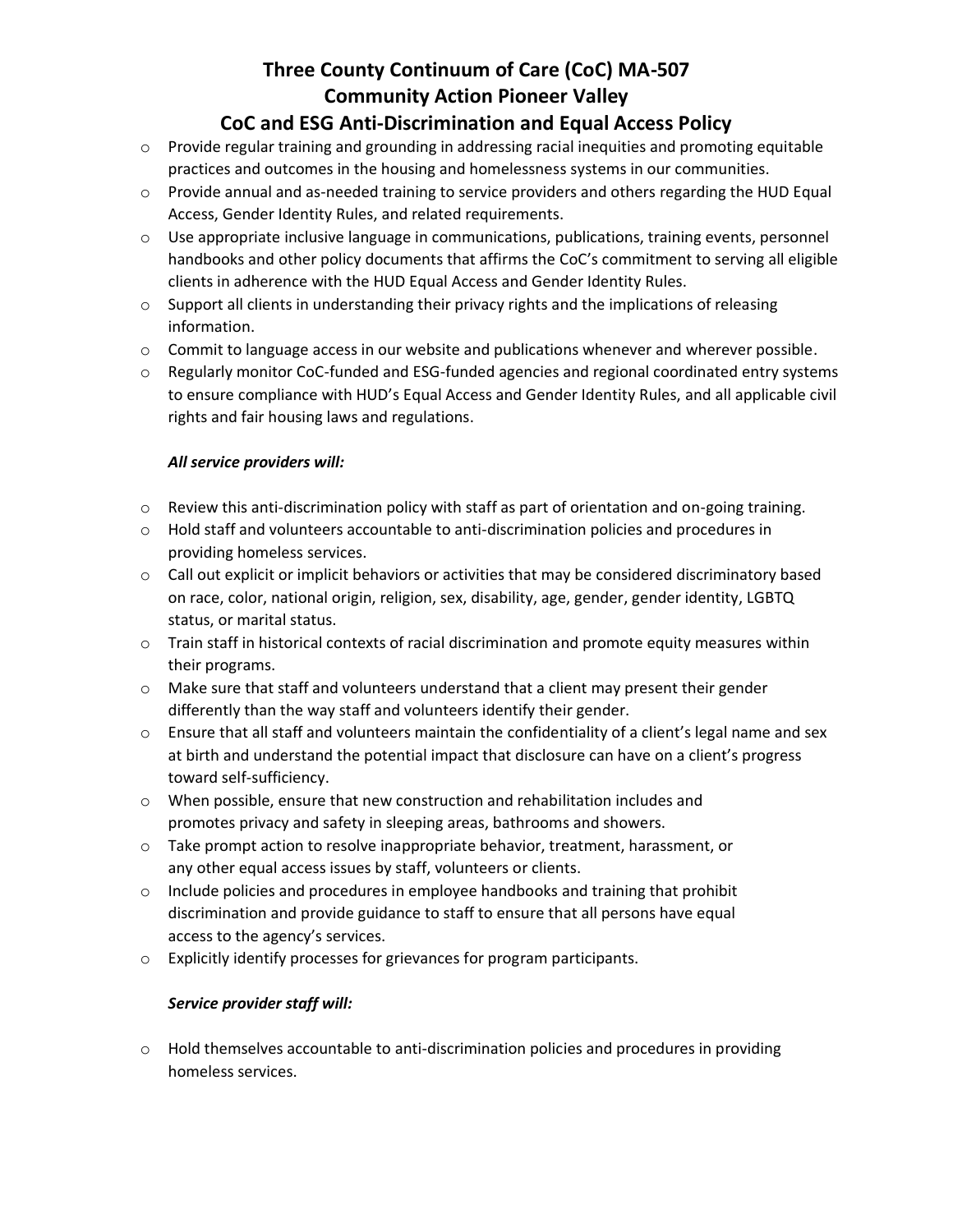# **Three County Continuum of Care (CoC) MA-507 Community Action Pioneer Valley**

### **CoC and ESG Anti-Discrimination and Equal Access Policy**

- o identify explicit or implicit behaviors or activities that may be considered discriminatory based on race, color, national origin, religion, sex, disability, age, gender, gender identity, LGBTQ status, or marital status.
- $\circ$  Participate in training on historical contexts of racial discrimination and promote equity measures within their work.
- o Do their best to ensure client safety and prevent harassment.
- $\circ$  Not consider a client or potential client to be ineligible for services because their appearance or behavior does not conform to gender stereotypes.
- $\circ$  Not ask questions or seek information concerning a person's anatomy or medical history beyond that necessary to determine program eligibility.
- $\circ$  Not require a person's gender identity to match the gender listed on an ID or other documents.
- o Help clients understand the resources available to help them obtain legal identification documents.
- o Use the clients preferred gender and pronoun.
- $\circ$  Keep clients' transgender status confidential, unless the client wants to share this information.
- o Treat clients' gender identity and sex at birth as confidential medical information that will not be disclosed without written time-limited consent.

### **Involuntary Family Separation Policy**

In accordance with HUD's CoC and ESG program regulations, involuntary family separation is prohibited in CoC-funded and ESG-funded projects. CoC-funded and ESG-funded projects may not deny admission to any household on the basis of:

- The age or gender of a child under age 18; or
- The gender of a parent or parents; or
- The marital status of a parent or parents.

### **Faith-Based Activities Policy**

Service providers and their staff shall not discriminate against any client or prospective client on the basis of religion, religious beliefs, a refusal to hold a religious belief, or a refusal to attend or participate in religious activities.

Three County CoC Project Sub-Recipient signature:

**Agency: Project:**

**Representative:**

**Signature:\_\_\_\_\_\_\_\_\_\_\_\_\_\_\_\_\_\_\_\_\_\_\_\_\_\_ Date: \_\_\_\_\_\_\_\_\_\_\_\_**